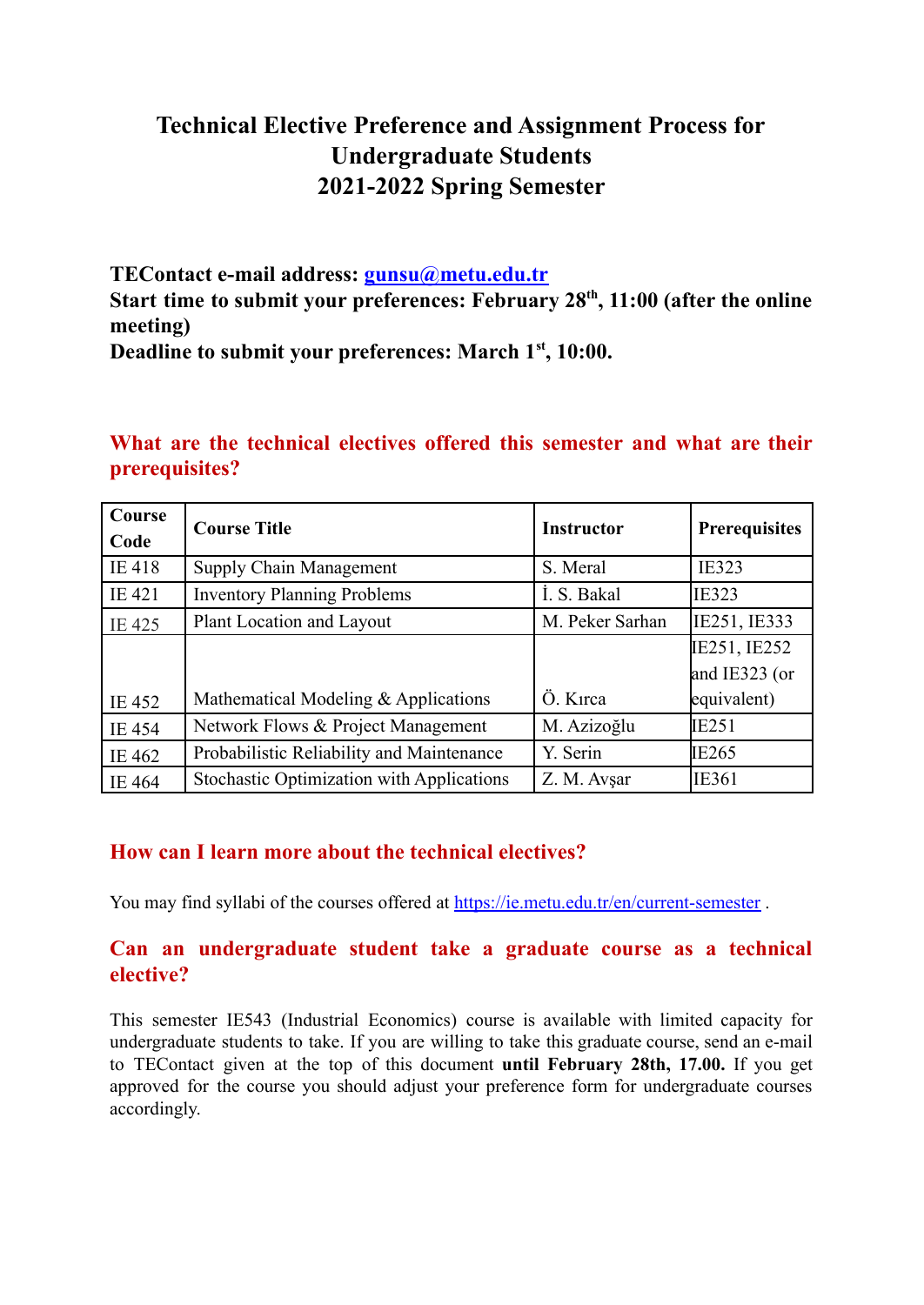## **How do I submit my preferences for technical elective courses?**

You can enter your preferences **only for the undergraduate technical elective courses** listed in the table above. Go to the "Technical elective preference form" link given under Current Semester tab. Fill out the form as follows.

- **1.** Enter your first and last names in the first and the second fields. DO NOT use any Turkish characters and use capital letters.
- **2.** Enter your student ID in the third field. Note that your student number includes 7 digits, e.g. 1742998.
- **3.** Enter the number of elective courses you need to take in the next field. **If you want to take more than 2 courses, you should justify it with a valid reason.** For this, you should write your valid reason in the "Explanation Box" at the end of the "Technical Elective Preference Form".
- **4.** Rank all of the technical elective courses in the order of your preference. The most preferred course must have rank 1. Be sure you use a different rank for each course. That is, two courses should not have the same rank. While doing this, make sure you place the courses you cannot take (due to scheduling conflicts or prerequisites) **at the end of your preference list.**
- **5.** Select all the courses as "I can take this course" or "I can NOT take this course". Select "I can NOT take this course" if you have **a conflict with a MUST or RESTRICTED ELECTIVE course**, **you cannot satisfy Prerequisite Requirements of the course or you have already taken the course**. Give your valid reasons in the "Explanation Box" at the end of the "Technical Elective Preference Form" as follows:

"I cannot take the course IE4XX due to conflict with the must course IEXXX, MATHXXX, MEXXX etc."

"I cannot take the course IE4XX, because I did not take the prerequisite course IEXXX."

"I cannot take the course IE4XX, because I have already taken this course."

**!!** Again, while entering your preferences, please make sure you also **rank all elective courses that you cannot take due to above restrictions at the end.** This is a very important rule. If you do not follow it, your preferences will be updated **randomly.**

**!!** Please do not forget to click submit and wait to see **"Your form has been submitted." notification** to leave the web page. If you cannot see the notification and the web page remains in the preference form, **follow the error message given at the top of the preference form.**

**Can I submit my preferences into the system more than once?**